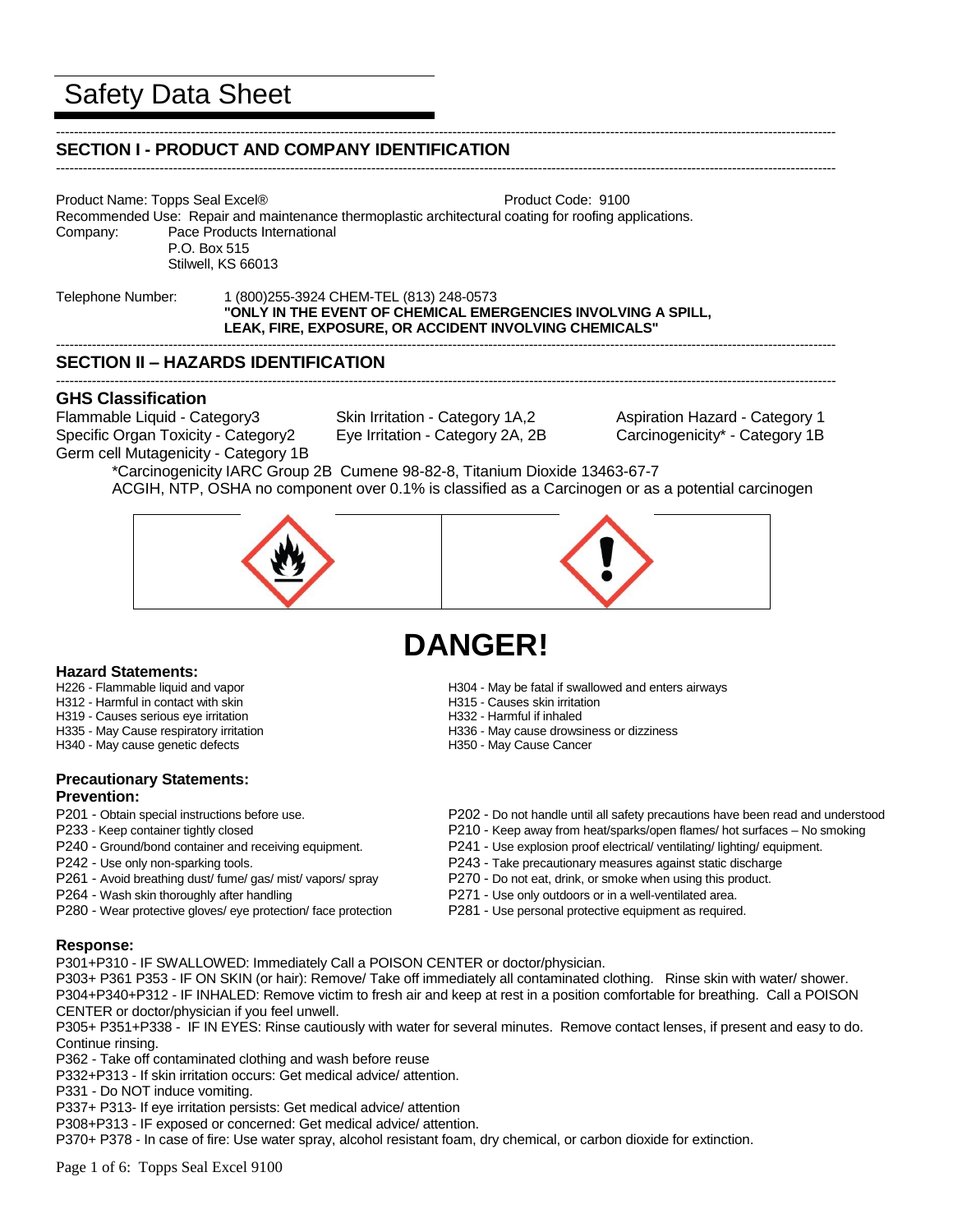#### **Disposal:**

P501 - Dispose of contents/ container to an approved waste disposal plant.

#### -----------------------------------------------------------------------------------------------------------------------------------------------------------------------------

# **SECTION III - Composition/Information on Ingredients**

#### ------------------------------------------------------------------------------------------------------------------------------------------------------------------------------ Pure Substance/Mixture: MIXTURE

| <b>Chemical Name</b>           | Cas No.    | Percentage  | <b>Chemical Name</b>         | Cas No.    | Percentage |
|--------------------------------|------------|-------------|------------------------------|------------|------------|
| <b>Stoddard Solvent</b>        | 8052-41-3  | 36.2%       | <b>Titanium Dioxide</b>      | 13463-67-7 | 11.7%      |
| Nonane                         | 111-84-2   | .5%         | <b>Hydrocarbon Resin</b>     | 69430-35-9 | 3.4%       |
| Solvent Naptha, light aromatic | 64742-95-6 | 4.7%        | 2-Butoxvethanol              | 111-76-2   | 0.7%       |
| 1,2,4 trimethylbenzene         | 95-63-6    | $3.1\%$ max | Decanedioic Acid             | 41556-26-7 | 0.08%      |
| Mesitylene                     | 108-67-8   | 2%          | 2-(2H-benzotriazol-2-yl)-    | 25973-55-1 | $0.1\%$    |
|                                |            |             | 4,6,-bis(1,1dimethylpropyl)- |            |            |
|                                |            |             | Cumene                       | 98-82-8    | 0.05%      |

\*This product is a liquid and has no dust hazards. Many of the components of this product are nuisance dusts which to the best of our knowledge do not apply as a hazard in this form. Further detail on contents is confidential. Any hazards are included in this SDS.

-----------------------------------------------------------------------------------------------------------------------------------------------------------------------------

## **SECTION IV – FIRST AID MEASURES**

- -----------------------------------------------------------------------------------------------------------------------------------------------------------------------------
- Inhalation: Move victim to fresh air. If victim is not breathing, immediately begin rescue breathing. If breathing is difficult, 100% humidified oxygen should be administered by a qualified individual. Seek medical attention immediately. Keep the affected person warm and at rest.
- Eye Contact: Check for/remove contact lenses. Flush eyes with cool, clean, low pressure water for at least 15 minutes while occasionally lifting and lowering eyelids. Do not use eye ointment unless directed by a physician. Seek medical attention.
- Skin contact: Remove contaminated shoes and clothing. Flush affected area with large amounts of water. If skin is damaged, apply a clean dressing and seek medical attention. Do not use ointments. If skin is not damaged, clean affected area thoroughly with mild soap and water. Seek medical attention if tissue appears damaged or in pain or irritation persists.
- Ingestion: DO NOT INDUCE VOMITING. If spontaneous vomiting is about to occur, place the victims head below their knees. If victim is drowsy or unconscious, place on left side with head down. Never give anything by mouth to a person who is not fully conscious. Do not leave victim unattended. Seek medical attention immediately.
- Note to: INHALATION: Inhalation overexposure can produce toxic effects. Monitor for respiratory distress. If difficulty in breathing develops, evaluate upper respiratory tract for irritation and/or inflammation.

-----------------------------------------------------------------------------------------------------------------------------------------------------------------------------

-----------------------------------------------------------------------------------------------------------------------------------------------------------------------------

Avoid sympathomimetic drugs as this material (or its component) could sensitize the heart to the effects of sympathomimetic amines.

### **SECTION V – FIRE FIGHTING MEASURES**

| NFPA Class II combustible liquid. |                                  |                       |       |
|-----------------------------------|----------------------------------|-----------------------|-------|
| Flash Point                       | Closed cup 41 C $(105^{\circ}F)$ |                       |       |
| Lower Flammable Limit             | AP 0.5%                          | Upper Flammable Limit | AP 6% |
| Auto ignition Temp                | 230 C (446 °F)                   |                       |       |

Hazardous Decomposition or Byproducts: Carbon monoxide, carbon dioxide, various hydrocarbon fragments. Irritating vapors are formed at elevated temperatures. Fire fighters should use SCBA with a full face piece operated in positive pressure mode.

Extinguishing Media: Small Fires: Use dry chemicals, carbon dioxide, foam, water fog, or inert gas (nitrogen) Large Fires: Use foam, water fog or water spray. Water may be ineffective. Water may not extinguish the fire. Water fog and spray are effective in cooling containers and adjacent structures. However, water can be used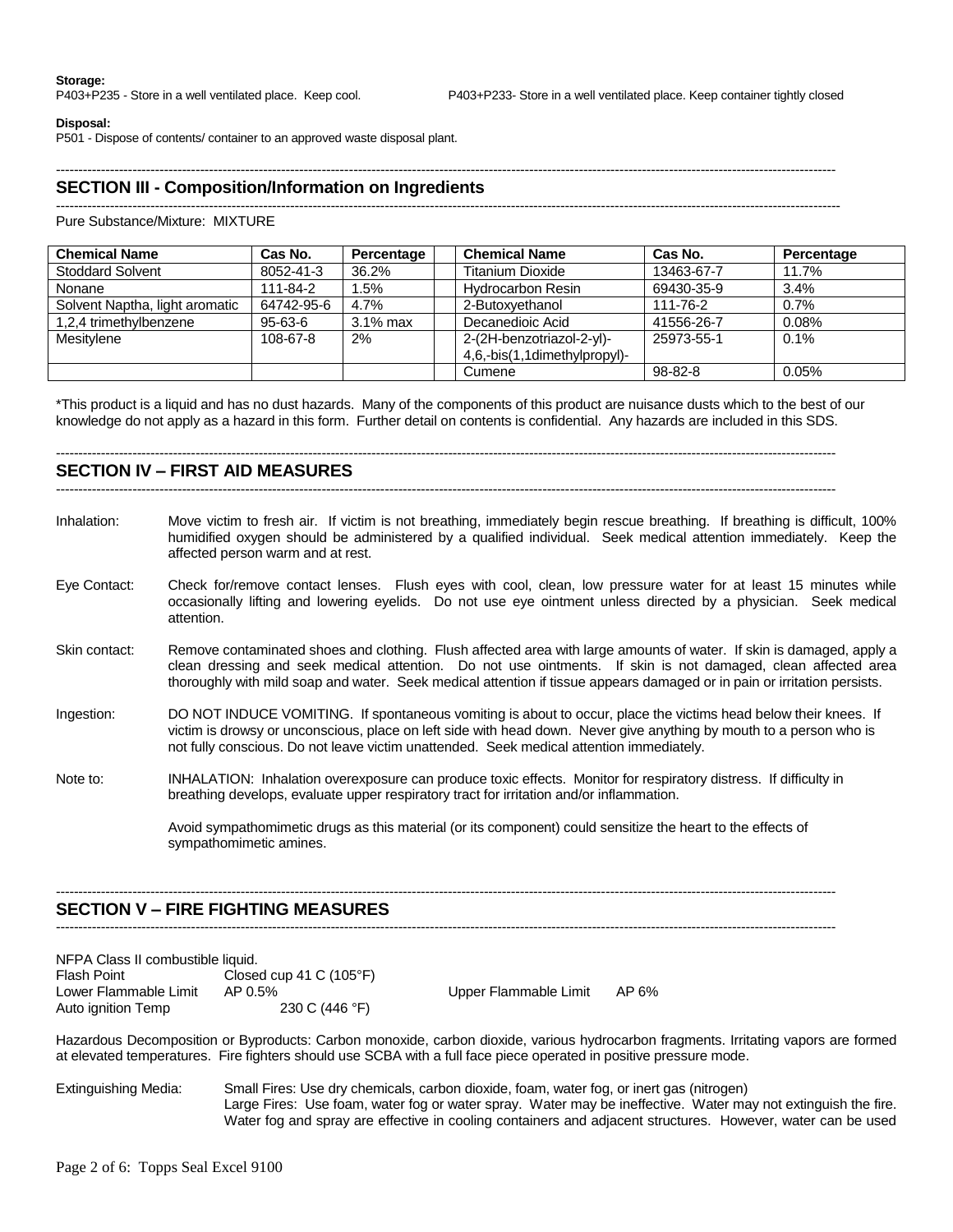to cool the external walls of vessels to prevent excessive pressure, auto ignition or explosion. DO NOT use a solid stream of water directly on the fire as the water may spread the fire to a larger area.

# **SECTION VI – ACCIDENTAL RELEASE MEASURES**

-----------------------------------------------------------------------------------------------------------------------------------------------------------------------------

-----------------------------------------------------------------------------------------------------------------------------------------------------------------------------

| Protective<br>Personal<br>Precautions. | Use Personal protective Equipment                                                     |  |  |
|----------------------------------------|---------------------------------------------------------------------------------------|--|--|
| Equipment, and Emergency Procedures:   | <b>Ensure Adequate Ventilation</b>                                                    |  |  |
|                                        | Evacuate personnel to safe areas                                                      |  |  |
|                                        | Material can create slippery conditions                                               |  |  |
|                                        | Remove all sources of ignition and sparks                                             |  |  |
| <b>Environmental Precautions:</b>      | Stop Leak                                                                             |  |  |
|                                        | Dike around spills, prevent material from entering sewers, drains and bodies of water |  |  |
| Method for containment                 | Use absorbent pads and dikes                                                          |  |  |
| Cleanup                                | Soak up with absorbent materials                                                      |  |  |
|                                        | Remove all ignition sources                                                           |  |  |
|                                        | Contact proper local authorities                                                      |  |  |

#### ----------------------------------------------------------------------------------------------------------------------------------------------------------------------------- **SECTION VII – HANDLING AND STORAGE**

-----------------------------------------------------------------------------------------------------------------------------------------------------------------------------

Handling: A static electrical charge can accumulate when this material is flowing through pipe, nozzles and hoses. A static spark can ignite accumulate vapors. Keep unused containers closed to prevent vapor buildup and insure all equipment is properly grounded.

> Misuse of empty containers can be dangerous; they may contain residual material which can ignite. Do not cut or weld empty containers. Do not expose empty containers to open flame, sparks or heat. Dispose of all empty containers in accordance with federal, state and local regulations.

Storage: Store in a cool, dry well ventilated area. Keep containers tightly closed. Do not store or use product near high heat, flame or other potential ignition sources. Do not store this material in unlabeled containers. All electrical in the storage area must comply with NFPA National Electric Code (NEC).

#### ----------------------------------------------------------------------------------------------------------------------------------------------------------------------------- **SECTION VIII – EXPOSURE CONTROLS AND PERSONAL PROTECTION**

-----------------------------------------------------------------------------------------------------------------------------------------------------------------------------

| Ingredient              | <b>ACGIH TWA</b>  | <b>OSHA PEL</b>   | <b>NIOSH REL</b>     | NIOSH Ceiling |
|-------------------------|-------------------|-------------------|----------------------|---------------|
| Stoddard                | $100$ ppm         | 500 ppm           | 350 mg/m3            | 1800 mg/m3    |
| Solvent                 |                   | 2900 mg/m3        |                      | (15 minutes)  |
| Solvent Naptha,         |                   |                   | 25 ppm               |               |
| light aromatic          |                   |                   | $125 \text{ mg/m}$   |               |
| 1,2,4                   |                   |                   | 25 ppm               |               |
| trimethylbenzene        |                   |                   | $125 \text{ mg/m}$ 3 |               |
| Mesitylene              |                   |                   | 25 ppm               |               |
|                         |                   |                   | $125 \text{ mg/m}$ 3 |               |
| <b>Titanium Dioxide</b> | $10 \text{ mg/m}$ | $15 \text{ mg/m}$ |                      |               |
|                         |                   |                   |                      |               |
| 2-Butoxyethanol         |                   | 50 ppm, 240 mg/m3 |                      |               |

Engineering Controls: Provide exhaust ventilation or other engineering controls to keep airborne concentrations of vapor below the workplace exposure limits listed below. All electrical should comply with National Electrical Code. Personal Protective Personal protective equipment should be used when working with this material in a typical outdoor work<br>Equipment: environment. environment. Breathing - NIOSH approved breathing mask recommended if necessitated by situation.  $Eye$  Protection – Safety glasses with side shield are recommended as minimum protection. Hand Protection – Avoid skin contact, use rubber gloves constructed of a chemical resistant material and wash hands with soap and water before eating or drinking. Do not use gasoline or kerosene to wash hands. Mild industrial hand cleaners may be used.

Body Protection - Avoid skin contact, change contaminated clothing immediately.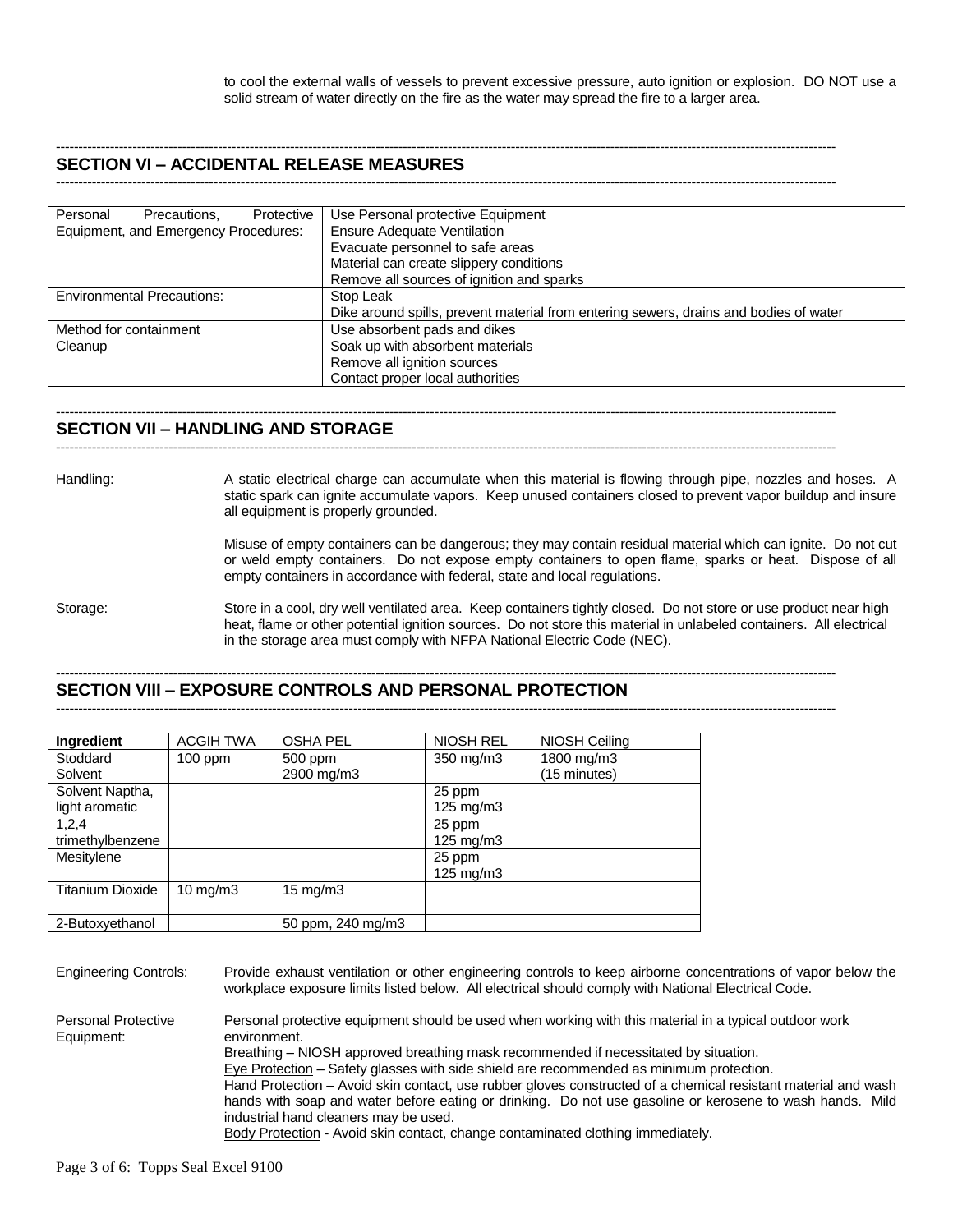General Comments – Be sure to use this product in a well ventilated area as vapors can build up in unventilated areas to hazardous levels and become a combustible hazard.

#### ----------------------------------------------------------------------------------------------------------------------------------------------------------------------------- **SECTION IX – PHYSICAL AND CHEMICAL PROPERTIES**

-----------------------------------------------------------------------------------------------------------------------------------------------------------------------------

| Appearance           | <b>White Liquid</b>               | Vapor Pressure (mm Hg at 20 C) | 0.62                 |
|----------------------|-----------------------------------|--------------------------------|----------------------|
| Odor                 | Mild petroleum odor               | Upper/Lower Flammability       | N/A                  |
| Odor Threshold       | 2 ppm                             | <b>Water Soluble</b>           | No                   |
| <b>Boiling Point</b> | 313-351°F $(156 - 177 \text{ C})$ | Viscosity                      | 115-120 KU           |
| <b>Flash Point</b>   | $105^{\circ}$ F<br>(41 C)         | Auto ignition temp             | N/A                  |
| Density              | $9.0 - 10.0$ lb/gal               | рH                             | Not applicable       |
| Freeze point         | $<$ 0 $\degree$ F                 | <b>Evaporation Rate</b>        | $0.12$ (But Ace = 1) |
| Vapor Density        | Not Available                     |                                |                      |

### **SECTION X – STABILITY AND REACTIVITY**

| <b>Chemical Stability:</b>     | Stable                                                                                       | Hazardous Polymerization: will not occur |                                                                                                             |
|--------------------------------|----------------------------------------------------------------------------------------------|------------------------------------------|-------------------------------------------------------------------------------------------------------------|
| Conditions to avoid:           | and agents.                                                                                  |                                          | Keep away from heat, flame and other potential ignition sources. Keep away from strong oxidizing conditions |
| Material Incompatibility:      |                                                                                              |                                          | Strong acids, alkalis, and oxidizers such as liquid chlorine, other halogens, hydrogen peroxide and oxygen. |
| Hazardous Decomp.<br>Products: | No additional hazardous decomposition products were identified other than those in Section V |                                          |                                                                                                             |
|                                |                                                                                              |                                          |                                                                                                             |

## **SECTION XI –TOXICOLOGICAL INFORMATION** -----------------------------------------------------------------------------------------------------------------------------------------------------------------------------

Information on likely routes of exposure:

Inhalation, Ingestion, Eye Contact, Skin Contact, Skin absorption

Carcinogenicity: There are lifetime inhalation carcinogenic studies indicating the titanium dioxide may cause tumors and the IARC has reevaluated titanium dioxide as a Group 2B. However, all studies pertain to inhalation studies and in this application the inhalation of titanium dioxide is not possible and should not be considered a concern. It is listed here for informational purposes only. Mutagenicity: No data available to indicate product or any components present at greater than 0.1% cause mutation. Reproductive: No data available to indicate product or any components present at greater than 0.1% may be reproductive toxicity. Teratogenicity: No data available to indicate product or any components present at greater than 0.1% may cause birth defects.

Toxicity Petroleum Hydrocarbon distillates Data: Dermal, Acute LD50 (rabbit) : >2000mg/kg Inhalation, Acute LD50 (rat) : >5.5mg/L (4 hr mist) Oral LD50 (Rat) : >5000 mg/kg

> Studies on laboratory animals have associated similar materials with eye and respiratory tract irritations and have been shown to cause skin irritation after repeated or prolonged contact. This has been noted as defatting dermatitis and kidney damage in laboratory animals.

> > -----------------------------------------------------------------------------------------------------------------------------------------------------------------------------

### **SECTION XII –ECOLOGICAL INFORMATION**

-----------------------------------------------------------------------------------------------------------------------------------------------------------------------------

| <b>Duration</b>         | Test             | <b>Species</b>                          | Concentration/Conditions |
|-------------------------|------------------|-----------------------------------------|--------------------------|
| 96 hr                   | LL50             | Oncorhyncus mykiss                      | $8.2 \text{ rad/L}$      |
| 48 hr                   | <b>EL50</b>      | Oncorhyncus mykiss                      | 32 mg/L                  |
| 96 hr                   | LC50             | Pimephales promelas (fathead minnow)    | $>1000$ mg/l             |
| 72 hr                   | EC50             | Psuedokirchneriella Subcapitata (algae) | $>100$ mg/l              |
| 48 hr                   | EC <sub>50</sub> | Daphnia magna                           | $>1000$ mg/l             |
| <b>Chronic Survival</b> | <b>NOELR</b>     | <b>Aquatic Vertebrates</b>              | $2.6 \text{ mg/L}$       |
| <b>Chronic Growth</b>   | <b>NOELR</b>     | <b>Aquatic Vertebrates</b>              | $2.6 \text{ mg/L}$       |
| <b>Chronic Survival</b> | <b>NOELR</b>     | Daphnia magna                           | 16 $mq/L$                |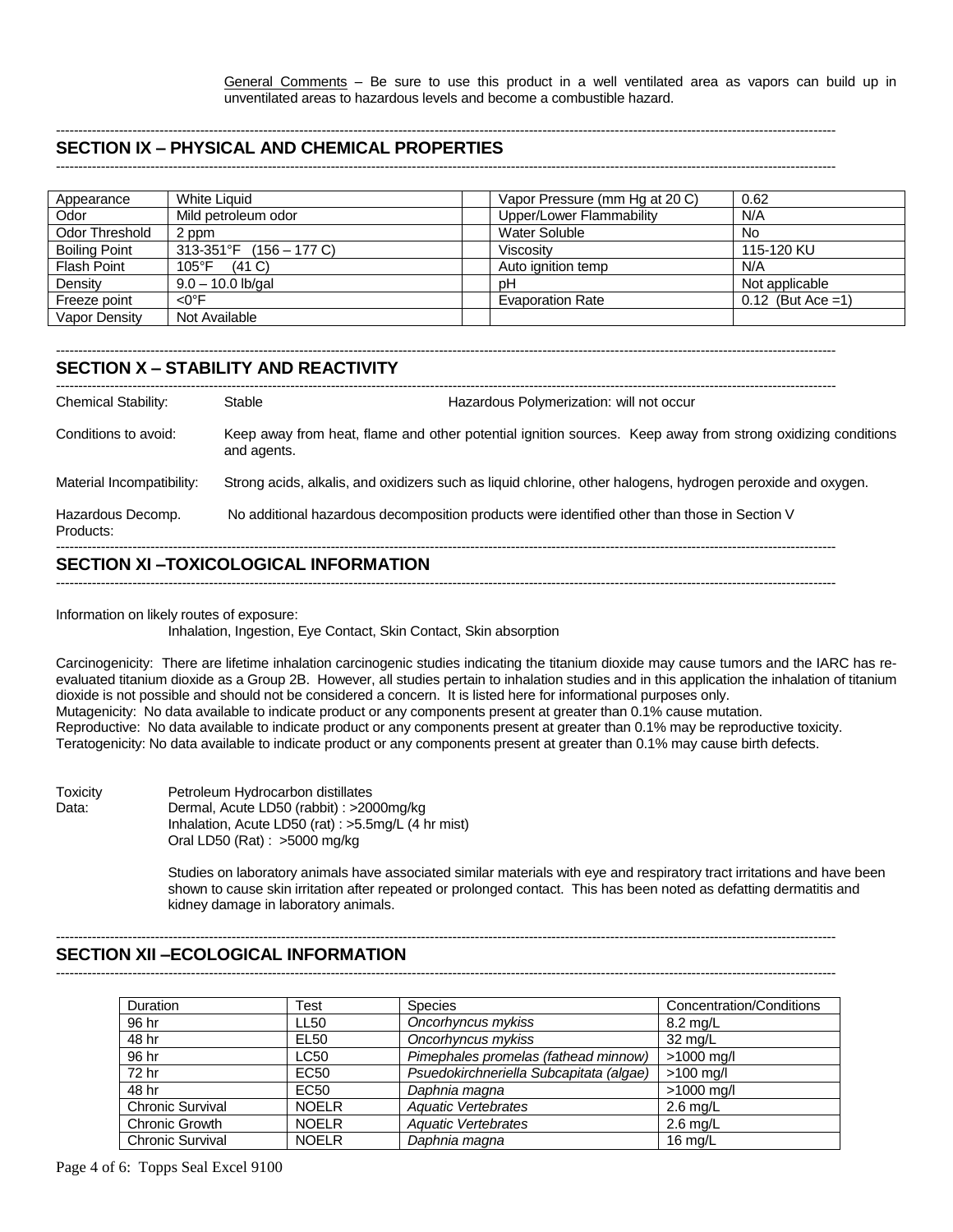| Chronic<br>-<br>Reproduction | $ -$<br>51<br>v<br>— L | maana<br>Daphnia | ma/L<br>A. |
|------------------------------|------------------------|------------------|------------|
| Chronic<br>-<br>Reproduction | -<br>NOF'<br>. .<br>∼  | maana<br>Daphnia | ma/L<br>ـ… |

Persistence and Degradability: Inherently biodegradable Bioaccumulation Potential: Not Available Soil Mobility: Not Available Other Adverse Effects: Not Available

#### ----------------------------------------------------------------------------------------------------------------------------------------------------------------------------- **SECTION XIII- DISPOSAL CONSIDERATIONS**

----------------------------------------------------------------------------------------------------------------------------------------------------------------------------- Please check with local and state agencies to determine proper disposal of unused or unwanted product. It is the responsibility of the user to determine the proper transportation and disposal for unused material. Conditions of this product may change which could cause this material to be classified as hazardous at the time of disposal. All waste must be conducted in accordance with RCRA regulations. Contact your local EPA office for assistance.

Do not re-use empty containers

# **SECTION XIV – TRANSPORTATION INFORMATION**

The shipping description below may not represent requirements for all modes of transportation and shipping methods or locations outside the United States.

-----------------------------------------------------------------------------------------------------------------------------------------------------------------------------

-----------------------------------------------------------------------------------------------------------------------------------------------------------------------------

| Regulatory  | UN Number     | Shipping name                    | <b>Hazard Class</b> | Packing Group  | Placard                                           |
|-------------|---------------|----------------------------------|---------------------|----------------|---------------------------------------------------|
| U.S. DOT    | Not Regulated |                                  | Combustible         | N/A            | N/A                                               |
| <b>IATA</b> | 1139          | Coating solution<br>Roof Coating | 3                   | Ш              |                                                   |
| <b>IMDG</b> | 1139          | Coating solution<br>Roof Coating | 3                   | $\mathbf{III}$ | <b>APPEAMMABLE LIQUID AND</b><br><b>SI DRIVES</b> |

# **SECTION XV – REGULATORY INFORMATION**

-----------------------------------------------------------------------------------------------------------------------------------------------------------------------------

-----------------------------------------------------------------------------------------------------------------------------------------------------------------------------

| <b>SARA Extremely</b><br>hazardous<br><b>Substances (Sections</b><br>302 & 304) | This product does not contain greater than 1% of any "Extremely"<br>hazardous substances" listed pursuant to Title III of the Superfund<br>Amendments and Reauthorization Act of 1986 (SARA) section 302<br>or 304 as identified in 40 CFR Part 355, Appendix A and B |                                                     |
|---------------------------------------------------------------------------------|-----------------------------------------------------------------------------------------------------------------------------------------------------------------------------------------------------------------------------------------------------------------------|-----------------------------------------------------|
| SARA Section 313                                                                | This product contains the following components in concentrations<br>greater than 0.1% for carcinogenic substances and/or 1.0% of the<br>substances subject to the reporting requirements of Section 313 of<br>the Title III SARA of 1986 and 40 CFR Part 372          | 1,2,4 Trimethylbenzene (CASRN: 95-<br>$63-6$ : 2.7% |
| Sara Section 311 &                                                              | Acute Hazard:<br>Yes.                                                                                                                                                                                                                                                 | Fire Hazard<br>Yes                                  |
| 312 Classifications                                                             | Chronic Hazard Yes                                                                                                                                                                                                                                                    | Reactivity Hazard No                                |
| <b>CERCLA</b>                                                                   | This product contains the following components listed under the<br>Comprehensive Environmental Response, Compensation and<br>Liabilities Act of 1980 (CERCLA) in 40 CFR Part 302 Table 302.4                                                                          | None                                                |

Global Chemical Inventories:

Present: US TSCA\*, EU, Australia, New Zealand, Canada, Korea, Philippines, China, Japan, Not Present:

Not Available: Switzerland, Taiwan

\* May be subject to TSCA 12b export notification. Contains Nonane (CASRN 111-84-2) at 3%

SCA Inventory: This product and/or its components are listed on the Toxic Substance Control Act (TSCA) inventory.

- Clean Water Act: Components of this material is classified as an oil under section 311 of the Clean Water Act (CWA) and the Oil Pollution Act of 1990 (OPA). Discharge or spills which produce a visible sheen on waters of the United States must be reported to the EPA's National response center at (800) 424-8802.
- PA Right to Know Substances on the Pennsylvania Hazardous Substances List present at quantities of 1% or more: Titanium Dioxide.